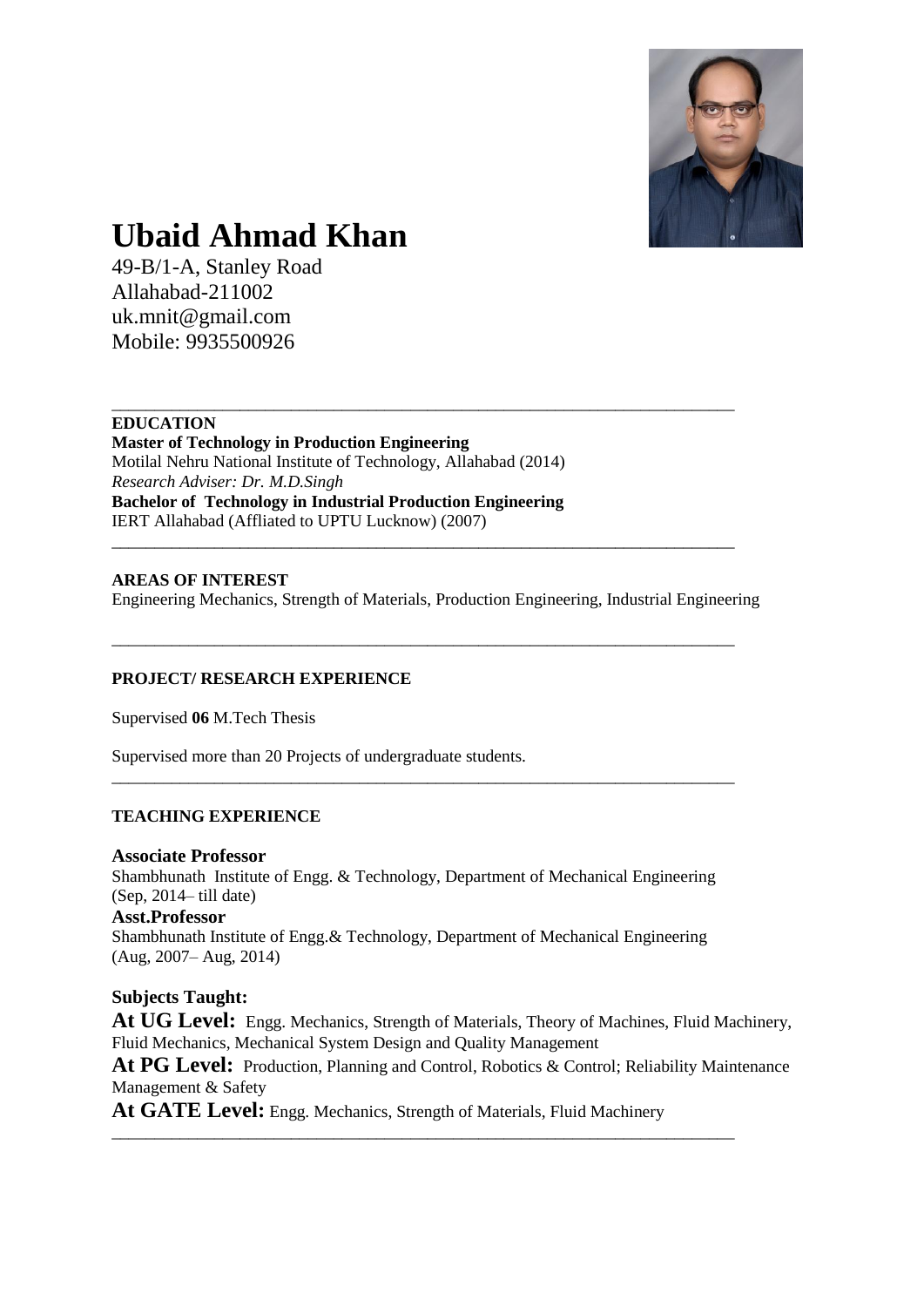# **ADMINISTRATIVE EXPERIENCE**

**Worked as Head of the Department at** Shambhunath Institute of Engg. & Technology, Department of Mechanical Engineering from  $1<sup>st</sup>$  of September 2014 to  $3<sup>rd</sup>$  of September 2018.

\_\_\_\_\_\_\_\_\_\_\_\_\_\_\_\_\_\_\_\_\_\_\_\_\_\_\_\_\_\_\_\_\_\_\_\_\_\_\_\_\_\_\_\_\_\_\_\_\_\_\_\_\_\_\_\_\_\_\_\_\_\_\_\_\_\_\_\_\_\_\_\_\_

Working as Dean(Faculty Welfare) at Shambhunath Institute of Engg. & Technology, from 1<sup>st</sup> of August 2016 till date.

# **PUBLICATIONS**

"Organisational Knowledge Sharing Barriers in Indian Engineering Industries: An Interpretive Structural Modelling Approach" Ubaid Ahmad Khan, M. D. Singh, B.P. Sharma; **International Conference** on Industrial Engineering (ICIE 2013); SVNIT, Surat , 20-21 November, 2014.

"Modeling the Barriers of Reverse Logistics: An Interpretive Structural Modelling Approach" Khan Ubaid Ahmad et al; **National Conference** on Recent Advances in Manufacturing (RAM-2014) SVNIT, Surat , 26-28 June, 2013.

"Analysis of Most Effective Critical Success Factors That Help Industry to Implement Green Supply Chain Management" Ashish Dwivedi , Shweta Tandon and Ubaid Ahmad Khan ; **International Journal** of Emerging Technology And Advanced Engineering(IJETAE); Volume 6, Issue 5, May 2016

"Modeling the Individual Knowledge Sharing Barriers in Small And Medium Enterprises: An ISM Methodology" Shweta Tandon, Ashish Dwivedi and Ubaid Ahmad Khan; **International Journal** of Emerging Technology And Advanced Engineering (IJETAE); Volume 6, Issue 5, May 2016

"Modelling the Barriers of Lean Manufacturing in Engineering Industry" Ubaid Ahmad Khan and Gaurav Tripathi; **International Journal** of Emerging Technology And Advanced Engineering (IJETAE); Volume 8, Issue 7, July 2018

# **Reviewer: A Text Book of Engineering Mechanics by S.D.Ram, Tata Mcgraw Hills Publications**

# **CONFERENCE/SEMINAR PRESENTATIONS**

Ubaid Ahmad Khan, Dr.M.D.Singh and B.P.Sharma," Organisational Knowledge Sharing Barriers in Indian Engineering Industries: An interpretive structural modelling approach".SVNIT,SURAT,November 21,2013.

Ubaid Ahmad Khan: "Study & Performance Evaluation of Micro Electric Discharge Milling process" MNNIT Allahabad, November 27,2010

Ubaid Ahmad Khan: "Friction Stir Welding" MNNIT Allahabad, November 25,2011

\_\_\_\_\_\_\_\_\_\_\_\_\_\_\_\_\_\_\_\_\_\_\_\_\_\_\_\_\_\_\_\_\_\_\_\_\_\_\_\_\_\_\_\_\_\_\_\_\_\_\_\_\_\_\_\_\_\_\_\_\_\_\_\_\_\_\_\_\_\_

\_\_\_\_\_\_\_\_\_\_\_\_\_\_\_\_\_\_\_\_\_\_\_\_\_\_\_\_\_\_\_\_\_\_\_\_\_\_\_\_\_\_\_\_\_\_\_\_\_\_\_\_\_\_\_\_\_\_\_\_\_\_\_\_\_\_\_\_

Ubaid Ahmad Khan, "Laser Material Processing & its Applications", MNNIT Allahabad, April 24, 2012

# **WORKSHOP/FDP ATTENDED**

One week Workshop at MNNIT, Allahabad on **MATLAB by the Mathswork team, April 2015** Two week Workshop at MNNIT, Allahabad on **Engineering Mechanics**; funded by NME-ICT; 26th November, 2013 to 06th December, 2013